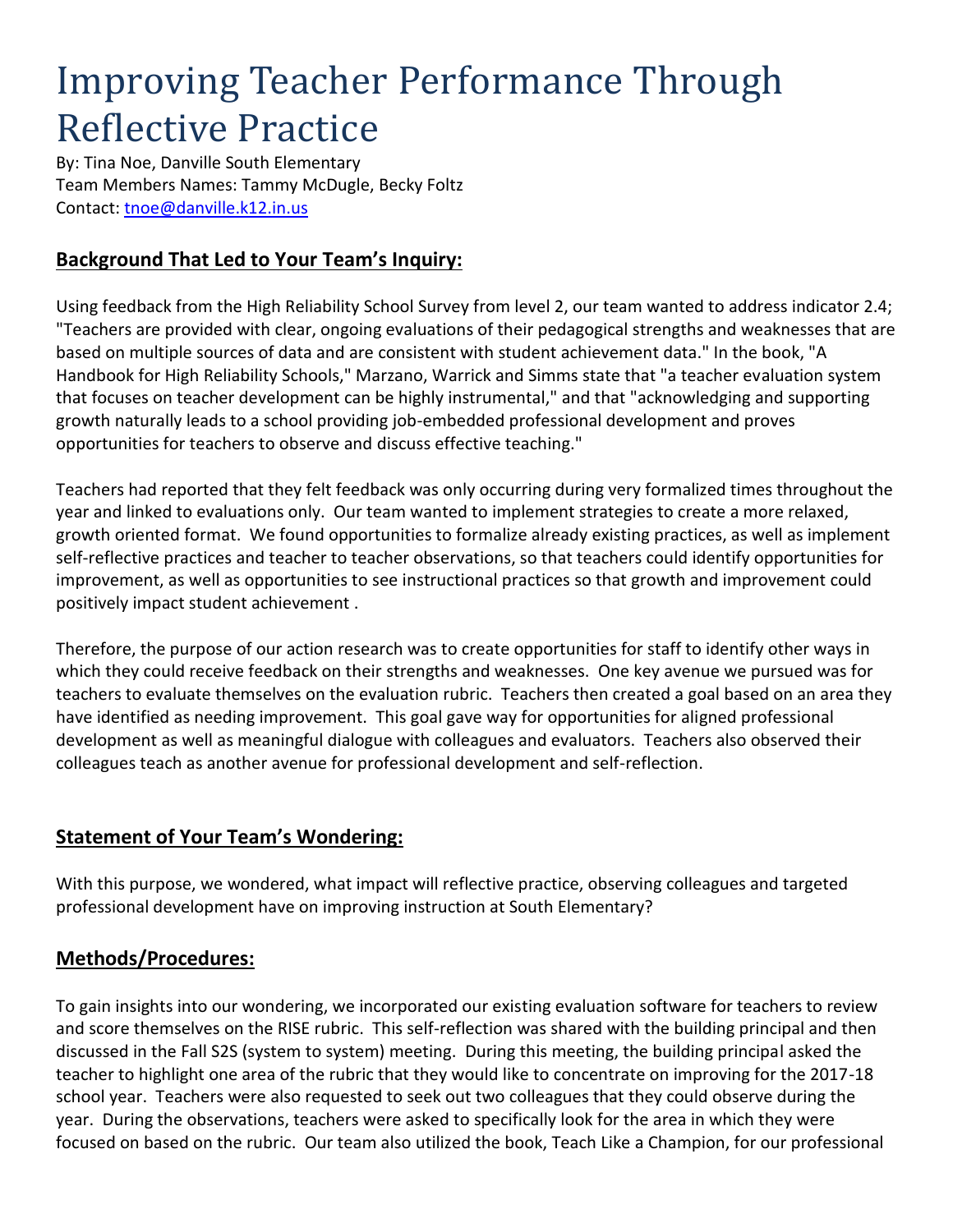development sessions. The topics of each session linked directly to our areas our teachers identified as wanting to improve. Throughout the year, we continued to implement our traditional evaluation process, which included several walkthroughs.

Our team collected data by recording each targeted area the teachers chose to focus on during the year. This was collected during the Fall S2S meeting. We also sent out a "mid-year" check to all teachers. We asked teachers to re-evaluate themselves so far based on the work they had done to improve that area. At the end of the year, we sent a survey to all teachers to collect data regarding the self evaluation, the colleague observations and our Teach Like a Champion Strategies.

To analyze the data, we first reviewed the notes from the system to system meeting, making a tally chart of each domain that was represented by a teacher. We then highlighted specific strategies in the Teach Like a Champion book so that we could map out our professional development sessions for the year. Our Mid-Year Check up was collected in December so that we could tally the number of teachers who felt they were making progress on their goal, and the number of teachers who weren't making progress. We cross referenced this with our professional development list to make sure we had adequate time to cover strategies that would help our teachers. In April, we sent a survey to teachers requesting feedback on how helpful these strategies were in regards to improving their overall teaching performance.

### **Stating Your Team's Learning and Supporting it with Data:**

As a result of analyzing our data, three important things we learned included; Awareness of rubric indicators increased, the practice of self reflection gave way to more meaningful evaluation feedback (which is the overall goal of Indicator 2.4 from the HRS survey), and teachers appreciate the opportunity to learn from other teachers in action.

Increasing awareness of the RISE rubric was a valuable practice according to our survey results. On a scale of 1 to 5, with 1 being "strongly disagree and 5 being "strongly agree," 15/16 teachers ranked a 3 or higher on this survey, with the majority, 11/16, scoring a 4 or 5. During our S2S conversations, I often found that the teachers were harder on themselves then I would have been doing an actual evaluation. I feel the feedback the teachers shared during the S2S was genuine and allowed them to focus on an area in which they wanted to improve.

The self-reflection process also gave way to more meaningful evaluation feedback and dialogue. Knowing the area of focus for all teachers, the building principal was able to look for genuine coaching opportunities when making walkthroughs as well as short and long observations. On a scale of 1 to 5, with 1 being "strongly disagree and 5 being "strongly agree," 16/16 teachers ranked a 3 or higher on this survey, with the majority,15/16, scoring a 4 or 5. One teacher noted that the multiple walkthroughs became less intimidating, especially when the principal came into the room without a device. This allowed her to "blend" more into the classroom. Our team believes that creating opportunities, such as these, helps build trust and primes the teachers for accepting feedback and constructive criticism.

Another valuable learning outcome was the feedback we received from our survey regarding teachers being able to observe other teachers. Again, on a scale of 1 to 5, with 1 being "strongly disagree and 5 being "strongly agree," 16/16 teachers ranked a 3 or higher on this survey, with the majority,14/16, scoring a 4 or 5. Each teacher was required to make note of the learning objective being covered in the classroom they were observing, make notes, then state what they plan to take back to their own classroom to try to implement.